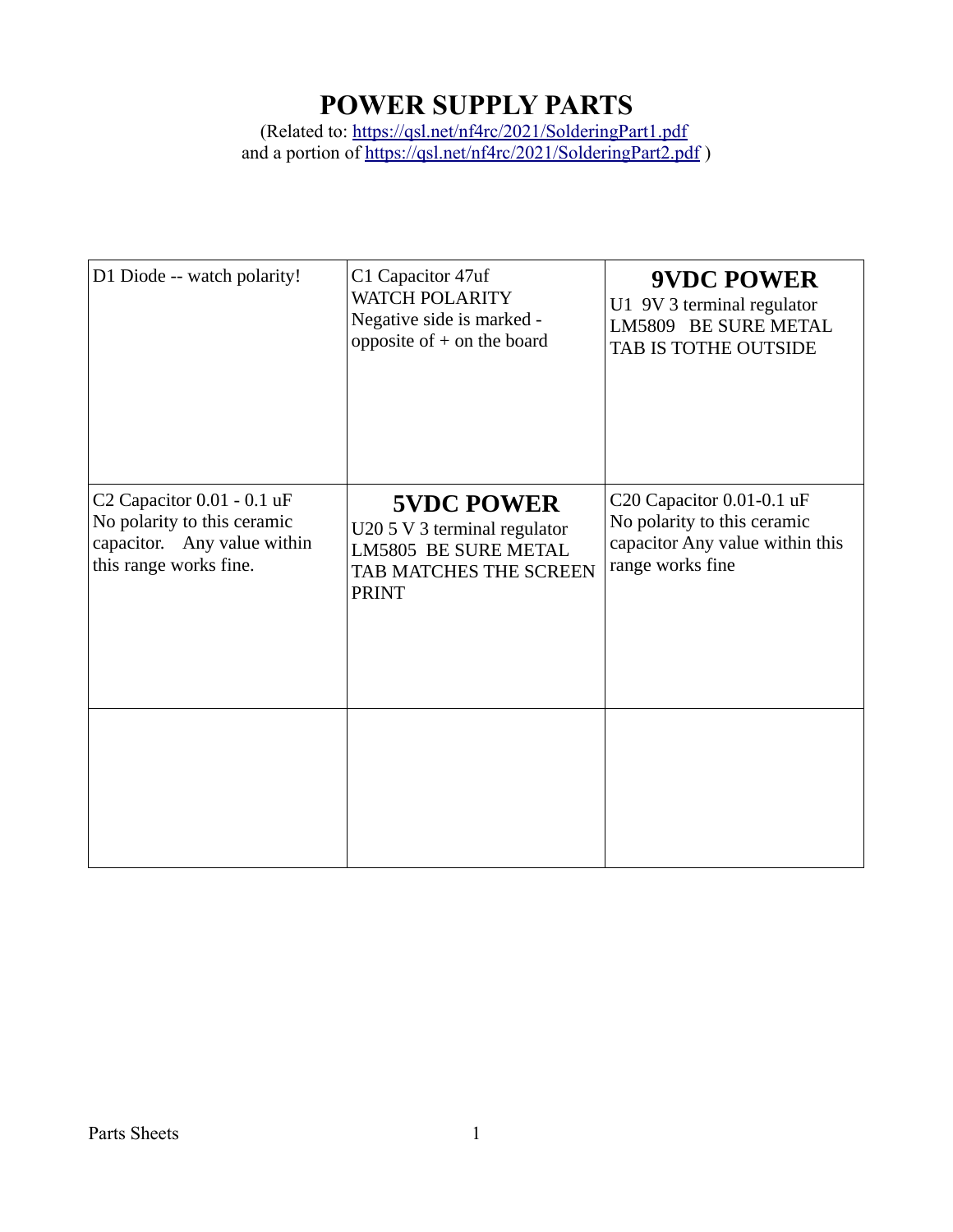## **AUDIO POWER AMPLIFIER PARTS Related to: <https://qsl.net/nf4rc/2021/SolderingPart2.pdf>**

| R1 500 ohm potentiometer<br>(volume control)                                              | R7 100 ohms<br>There is no polarity to resistors               | C6, C5 47-50uF Capacitor<br><b>WATCH POLARITY!!</b>                                                                                                                     |
|-------------------------------------------------------------------------------------------|----------------------------------------------------------------|-------------------------------------------------------------------------------------------------------------------------------------------------------------------------|
| C4 10 uF<br><b>WATCH POLARITY!!</b>                                                       | C7 0.1 uF<br>There is no polarity to this<br>ceramic capacitor | R3 10 Ohm<br>There is no polarity to resistors.                                                                                                                         |
| R <sub>2</sub> 4.3 ohms<br>There is no polarity to resistors                              | C3 47-200 uF Capacitor<br><b>WATCH POLARITY</b>                | 8 pin LM386 socket The<br>NOTCH must go toward the<br>outside (top) of the board. Pin 1<br>is shown with a SQUARE pad<br>which helps you know the top of<br>the socket. |
| LM386 Integrated Circuit<br>The pin 1 or top notch of this<br>part MUST MATCH the socket. | Phono Plug socket                                              |                                                                                                                                                                         |
|                                                                                           |                                                                |                                                                                                                                                                         |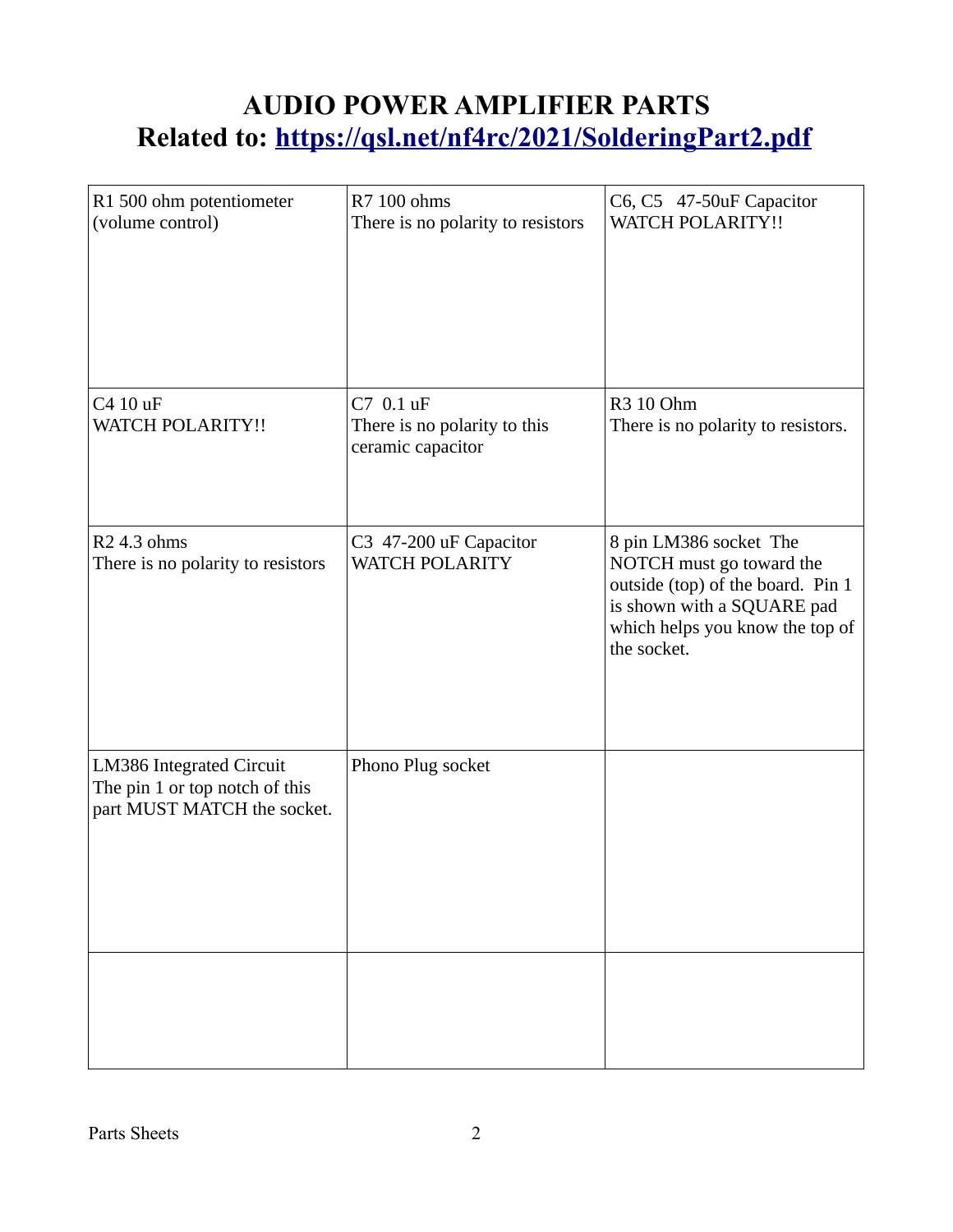## **ON BOARD MICROPHIONE**

(Related to: <https://qsl.net/nf4rc/2021/SolderingPart3.pdf>)

| R3 (100 to 200 ohm resistor,<br>value not critical)                                                                                                    | C17 WATCH POLARITY<br>47-50 uF capacitor, value not<br>critical | C8 Watch Polarity<br>1-2 uF capacitor, value not<br>critical |
|--------------------------------------------------------------------------------------------------------------------------------------------------------|-----------------------------------------------------------------|--------------------------------------------------------------|
| <b>Electret Microphone</b><br>Note carefully which pin is<br>grounded to the case; this is the<br>"negative" pin. The other is the<br>"positive" side. | Pins for ends of jumpers "R5"<br>and "R6"                       |                                                              |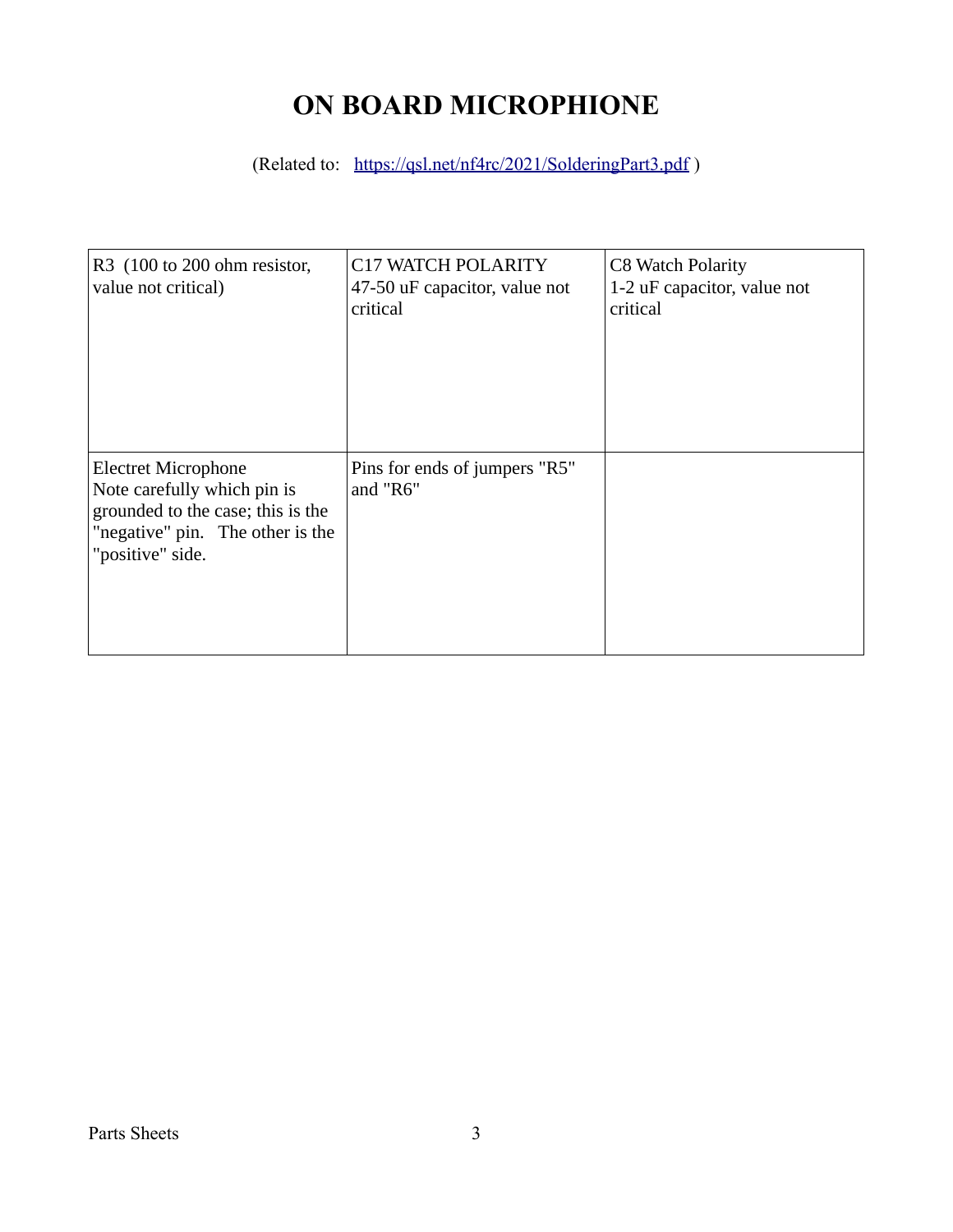# **AUDIO PREAMPLIFIER PARTS**

**(Goes with: <https://qsl.net/nf4rc/2021/SolderingPart4.pdf> )**

| Transistors Q10, Q11, Q12<br>2N3904 -- note the FLAT FACE | Capacitors C14, C16, C11<br>47 uF -- WATCH POLARITY | Capacitors C13, C12<br>1-2uF WATCH POLARITY |
|-----------------------------------------------------------|-----------------------------------------------------|---------------------------------------------|
| R17 47K                                                   | R11 56K                                             | R10, R13 10K                                |
| C15 0.1 (or 0.01) uF<br>(no polarity)                     | R16 47 or 50 ohms                                   | R12, R15, 2200 ohms (2.2K)                  |
| R14 4.7K or 5K (4700 or 5000)                             |                                                     |                                             |